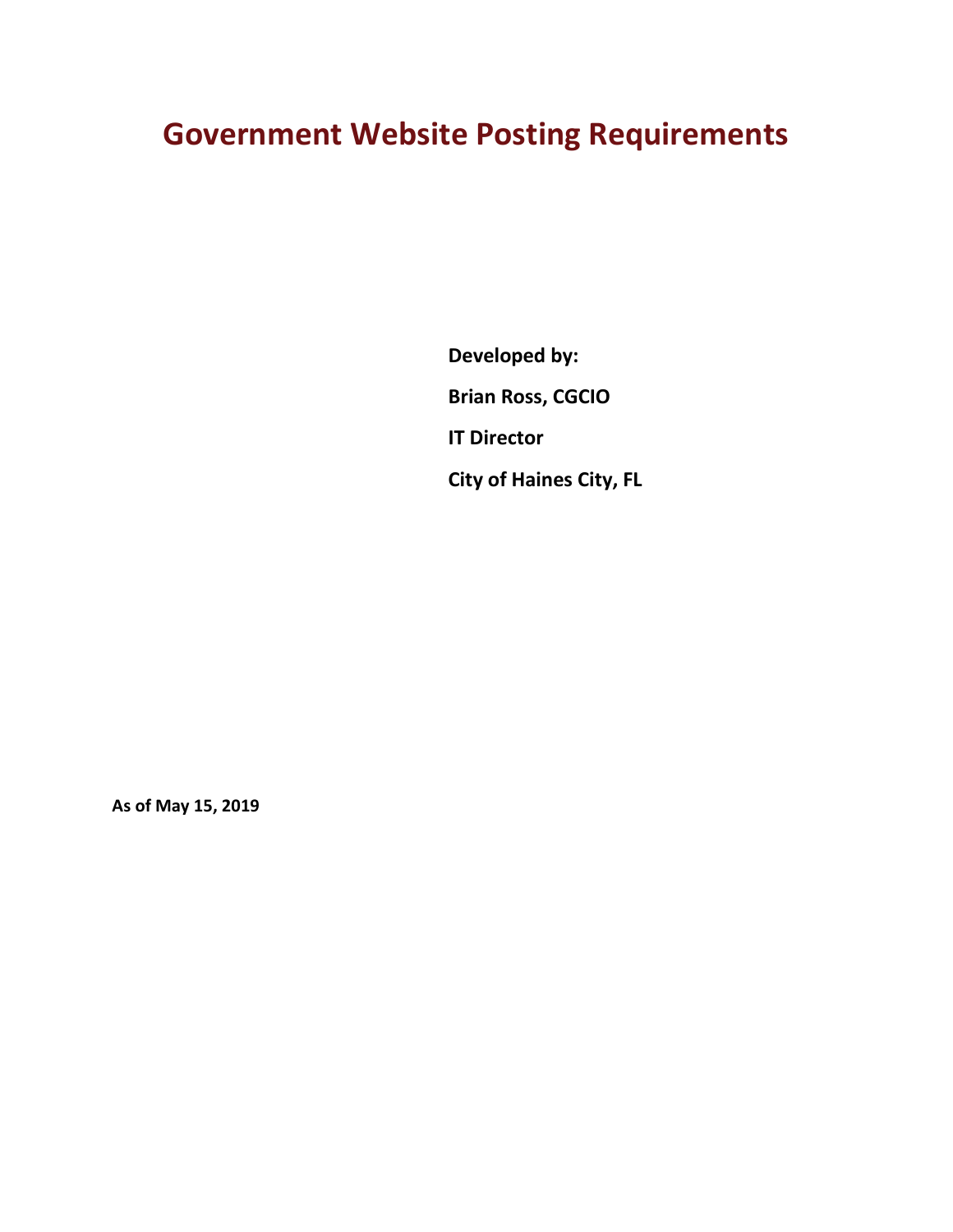# **State Requirements**

# **Elections**

General, primary, Special, Bond, and Referendum Elections - Election preparation report; general election [\(100.032\)](http://www.leg.state.fl.us/statutes/index.cfm?mode=View%20Statutes&SubMenu=1&App_mode=Display_Statute&Search_String=WebSite&URL=0100-0199/0100/Sections/0100.032.html)

1. Supervisor of Election post report >=3 months before general election

General, primary, Special, Bond, and Referendum Elections - Initiatives; procedure for placement on ballot [\(100.371 \(5\) \(e\) 5 \)](http://www.leg.state.fl.us/statutes/index.cfm?mode=View%20Statutes&SubMenu=1&App_mode=Display_Statute&Search_String=WebSite&URL=0100-0199/0100/Sections/0100.371.html)

- 1. Summary from each initiative
- 2. URL for the information statements on the Secretary of State and Office of Economic and Demographic Research websites as required by 101.20

Voting Methods and procedure - Polling Place [\(101.5612 \(2\)\)](http://www.leg.state.fl.us/statutes/index.cfm?mode=View%20Statutes&SubMenu=1&App_mode=Display_Statute&Search_String=WebSite&URL=0100-0199/0101/Sections/0101.5612.html)

1. Time and place of tabulation equipment testing

Voting Methods and procedure - Polling Place [\(101.71 \(2\)\)](http://www.leg.state.fl.us/statutes/index.cfm?mode=View%20Statutes&SubMenu=1&App_mode=Display_Statute&Search_String=WebSite&URL=0100-0199/0101/Sections/0101.71.html)

1. Change in polling location >=7 and <= 30 days prior to election

Conducting Elections and Ascertaining the Results - County Canvassing board; Duties [\(102.141 \(2\)](http://www.leg.state.fl.us/statutes/index.cfm?mode=View%20Statutes&SubMenu=1&App_mode=Display_Statute&Search_String=WebSite&URL=0100-0199/0102/Sections/0102.141.html) )

1. Time and place of County Canvassing Board meeting >=48 beforehand

# **Defined Benefit Retirement Plans**

Public officers and Employees: general Provisions - Reporting Standards for Defined benefit retirement plans or systems [\(112.664 \(2\) \)](http://www.leg.state.fl.us/statutes/index.cfm?mode=View%20Statutes&SubMenu=1&App_mode=Display_Statute&Search_String=WebSite&URL=0100-0199/0112/Sections/0112.664.html)

- 1. Funded ratio of the plan in most recent actuarial valuation
- 2. Most recent financial statement and actuarial valuation (including link to Division of Retirement Actuarial Summary Fact Sheet for the plan
- 3. Side-by-side comparison of the plan's assumed rate of return compared to actual rate of return, % of cash, equity, bond and alternative investments in plan portfolio for previous 5 years
- 4. Any charts and graphs of data above

#### **County Government**

County Government - County Economic Development Powers [\(125.045 \(4\)](http://www.leg.state.fl.us/statutes/index.cfm?App_mode=Display_Statute&Search_String=&URL=0100-0199/0125/Sections/0125.045.html) )

1. Report from Contracted entity doing economic development activities on behalf of the County detailing how County funds are spent

County Government - Enforcement and amendment of the Florida Building Code and the Florida Fire Prevention Code; Inspection fees; inspectors; etc. [\(125.56 \(4\)\(b\)](http://www.leg.state.fl.us/statutes/index.cfm?App_mode=Display_Statute&Search_String=&URL=0100-0199/0125/Sections/0125.56.html))

- 1. Each type of building permit application
	- i. must be able to submit electronically
		- 1. e-mail PDF
		- 2. Electronic Fill-in form

County Annual Budget - Preparation and adoption of Budget [\(129.03 \(3\)\(c\)\)](http://www.leg.state.fl.us/statutes/index.cfm?mode=View%20Statutes&SubMenu=1&App_mode=Display_Statute&Search_String=WebSite&URL=0100-0199/0129/Sections/0129.03.html)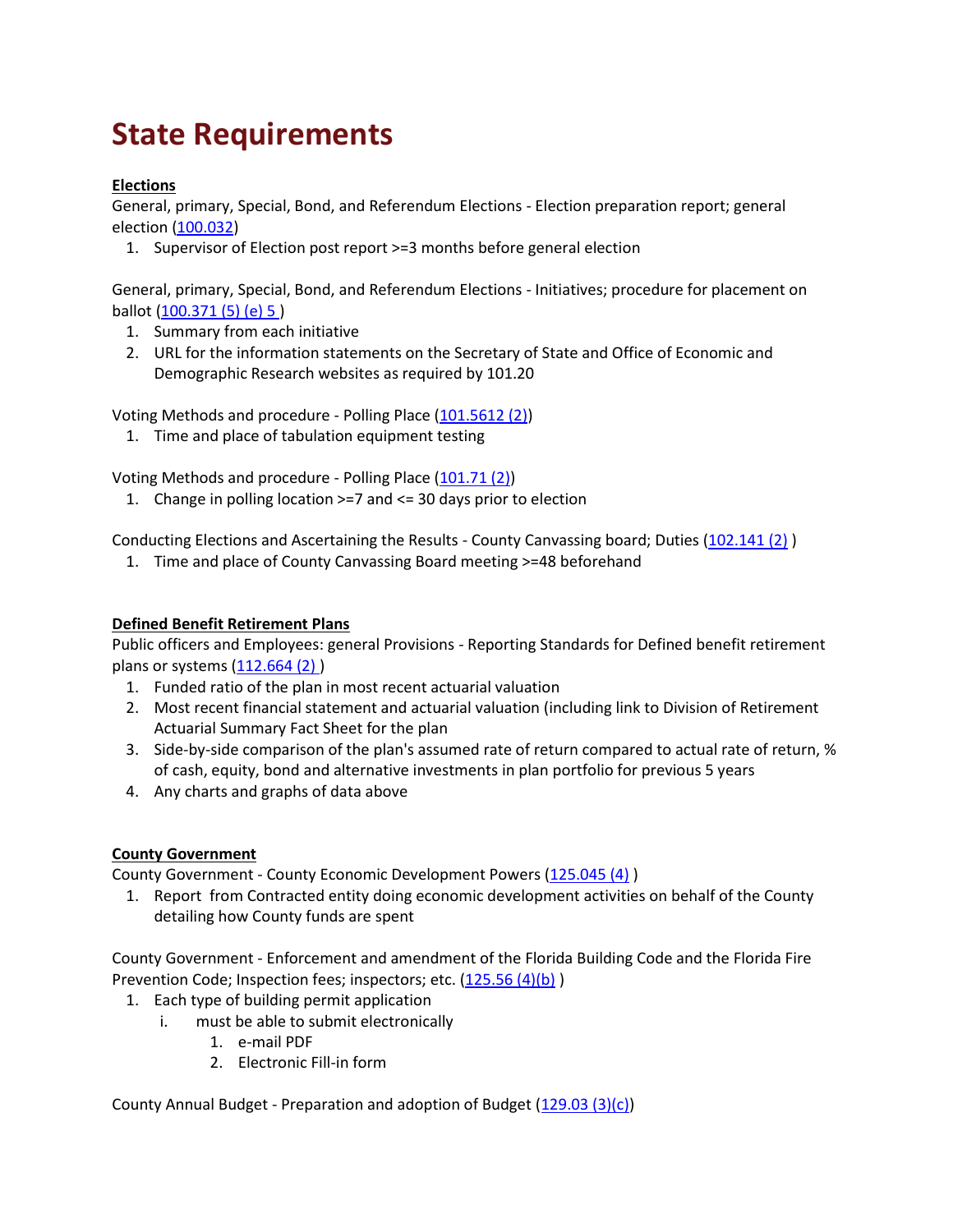- 1. Tentative budget posted >= 2 days before public hearing
- 2. Final budget posted <= 30 days after adoption

County Annual Budget - Execution and amendment of budget [\(129.06 \(2\)\(f\)2\)](http://www.leg.state.fl.us/statutes/index.cfm?mode=View%20Statutes&SubMenu=1&App_mode=Display_Statute&Search_String=WebSite&URL=0100-0199/0129/Sections/0129.06.html)

1. Posted <=5 days after adoption of amendment

# **City Government**

Formation of Local Governments - Municipal Conversion of independent special districts upon electorinitiated and approved referendum  $(165.0615 (6)(b))$ 

- 1. Elector-initiated municipal incorporation plan
- 2. Descriptive summary of plan
- 3. Reference to public places to view the plan
- 4. Posted on county website if independent district does not have one

# Municipalities - Powers [\(166.021 \(8\)\(d\)](http://www.leg.state.fl.us/statutes/index.cfm?App_mode=Display_Statute&Search_String=&URL=0100-0199/0166/Sections/0166.021.html))

1. Report from Contracted entity doing economic development activities on behalf of the City detailing how City funds are spent

Municipalities - Fiscal years, budgets, and budget amendments [\(166.241\)](http://www.leg.state.fl.us/statutes/index.cfm?mode=View%20Statutes&SubMenu=1&App_mode=Display_Statute&Search_String=WebSite&URL=0100-0199/0166/Sections/0166.241.html)

- 1. Tentative budget must be posted >=2 days before budget hearing [\(166.241 \(3\)\)](http://www.leg.state.fl.us/statutes/index.cfm?mode=View%20Statutes&SubMenu=1&App_mode=Display_Statute&Search_String=WebSite&URL=0100-0199/0166/Sections/0166.241.html)
- 2. Final budgeted posted  $\leq$  30 days after adoption.  $(166.241(3))$
- 3. Amended budget posted  $\leq$  5 days after adoption  $(166.241(5))$
- 4. If agency has no website, county must post within reasonable amount of time

#### **Pensions**

Firefighter Pensions - Board of trustees; members; term of office; meetings; legal entity; costs [\(175.061](http://www.leg.state.fl.us/statutes/index.cfm?mode=View%20Statutes&SubMenu=1&App_mode=Display_Statute&Search_String=WebSite&URL=0100-0199/0175/Sections/0175.061.html)  [\(8\)\(a\)1\)](http://www.leg.state.fl.us/statutes/index.cfm?mode=View%20Statutes&SubMenu=1&App_mode=Display_Statute&Search_String=WebSite&URL=0100-0199/0175/Sections/0175.061.html)

1. Detailed accounting report (if the board has a website)

Municipal Police Pensions - Board of trustees; members; term of office; meetings; legal entity; costs  $(185.05(8)(a)1)$ 

1. Detailed accounting report (if the board has a website)

#### **Special Districts**

Uniform Special District Accountability Act - Reports; Budgets; Audits [\(189.016\)](http://www.leg.state.fl.us/statutes/index.cfm?App_mode=Display_Statute&Search_String=WebSite&URL=0100-0199/0189/Sections/0189.016.html)

- 1. Tentative budget posted >= 2 days before hearing and remain for >= 45 days (except WMDs) [\(189.016 \(4\)\)](http://www.leg.state.fl.us/statutes/index.cfm?App_mode=Display_Statute&Search_String=WebSite&URL=0100-0199/0189/Sections/0189.016.html)
- 2. Final adopted budget must be posted <= 30 days after adoption and remain for >= 2 years (except WMDs) [\(189.016 \(4\)\)](http://www.leg.state.fl.us/statutes/index.cfm?App_mode=Display_Statute&Search_String=WebSite&URL=0100-0199/0189/Sections/0189.016.html)
- 3. Amended budget must be posted  $\leq 5$  days after adoption and remain for  $\geq 2$  years [\(189.016 \(7\)\)](http://www.leg.state.fl.us/statutes/index.cfm?App_mode=Display_Statute&Search_String=WebSite&URL=0100-0199/0189/Sections/0189.016.html)

Uniform Special District Accountability Act - Special Districts; required reporting of information; webbased public access [\(189.069\)](http://www.leg.state.fl.us/statutes/index.cfm?mode=View%20Statutes&SubMenu=1&App_mode=Display_Statute&Search_String=WebSite&URL=0100-0199/0189/Sections/0189.069.html)

- 1. After first full year of creation, must maintain an official website
	- i. Independent special districts maintain a separate website  $(189.069 (1)(a))$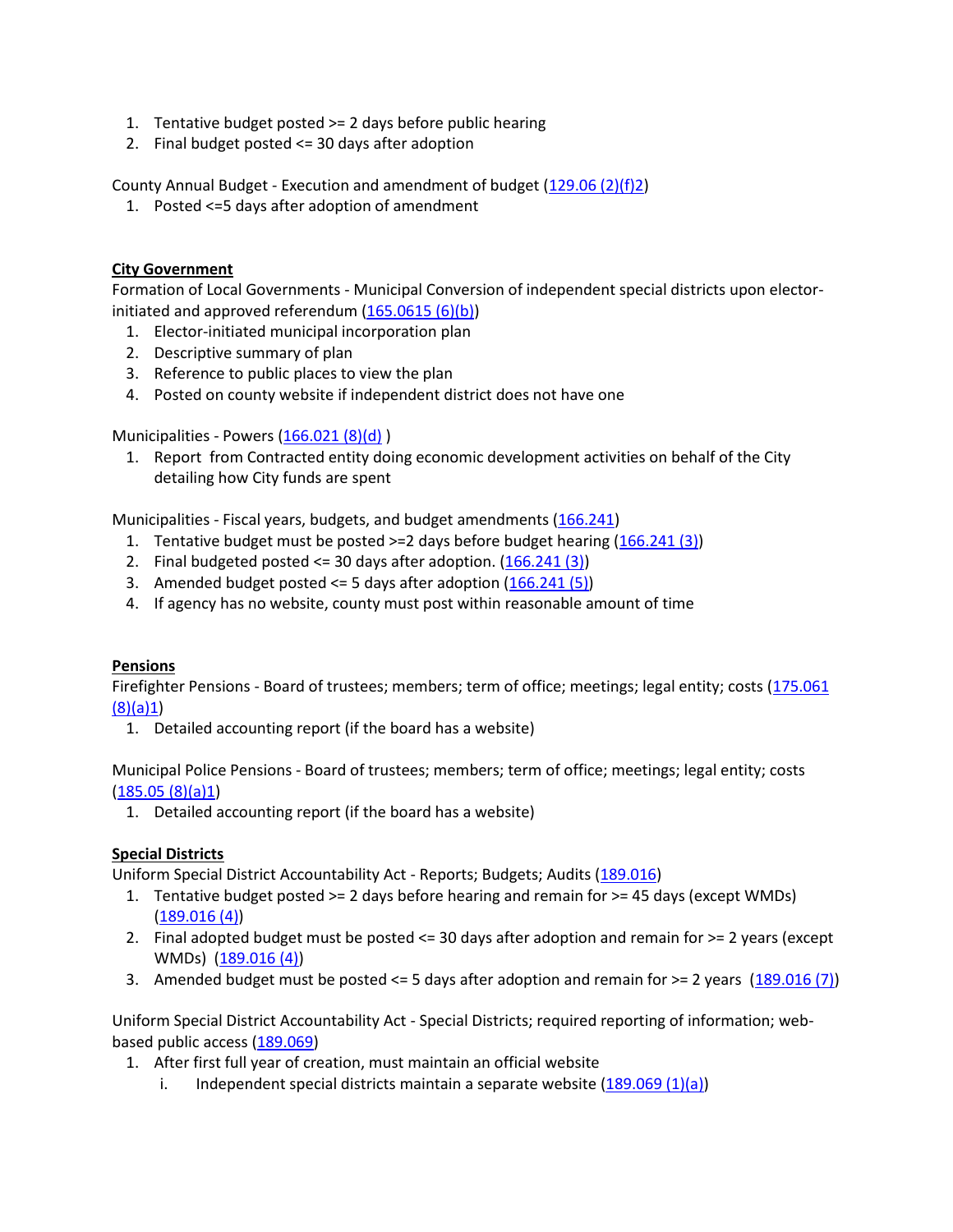- ii. Dependent special districts shall be prominently displayed on agency home page [\(189.069](http://www.leg.state.fl.us/statutes/index.cfm?mode=View%20Statutes&SubMenu=1&App_mode=Display_Statute&Search_String=WebSite&URL=0100-0199/0189/Sections/0189.069.html)   $(1)(b)$
- iii. Special district website must contain:  $(189.069 \, (2)(a))$ 
	- 1. Full legal name of special district
	- 2. Public Purpose
	- 3. The name, official address, official e-mail address, and, if applicable, term and appointing authority for each member of the governing body of the special district.
	- 4. The fiscal year of the special district.
	- 5. The full text of the special district's charter, the date of establishment, the establishing entity, and the statute or statutes under which the special district operates, if different from the statute or statutes under which the special district was established. Community development districts may reference chapter 190 as the uniform charter but must include information relating to any grant of special powers.
	- 6. The mailing address, e-mail address, telephone number, and website uniform resource locator of the special district.
	- 7. A description of the boundaries or service area of, and the services provided by, the special district.
	- 8. A listing of all taxes, fees, assessments, or charges imposed and collected by the special district, including the rates or amounts for the fiscal year and the statutory authority for the levy of the tax, fee, assessment, or charge. For purposes of this subparagraph, charges do not include patient charges by a hospital or other health care provider.
	- 9. The primary contact information for the special district for purposes of communication from the department.
	- 10. A code of ethics adopted by the special district, if applicable, and a hyperlink to generally applicable ethics provisions.
	- 11. The budget of the special district and any amendments thereto in accordance with s. [189.016.](http://www.leg.state.fl.us/statutes/index.cfm?App_mode=Display_Statute&Search_String=WebSite&URL=0100-0199/0189/Sections/0189.016.html)
	- 12. The final, complete audit report for the most recent completed fiscal year and audit reports required by law or authorized by the governing body of the special district.
	- 13. A listing of its regularly scheduled public meetings as required by s[. 189.015\(1\)](http://www.leg.state.fl.us/statutes/index.cfm?App_mode=Display_Statute&Search_String=WebSite&URL=0100-0199/0189/Sections/0189.015.html).
	- 14. The public facilities report, if applicable.
	- 15. The link to the Department of Financial Services' website as set forth in s. [218.32\(1\)\(g\)](http://www.leg.state.fl.us/statutes/index.cfm?App_mode=Display_Statute&Search_String=WebSite&URL=0200-0299/0218/Sections/0218.32.html) to view financial reports,
	- 16. At least 7 days before each meeting or workshop, the agenda of the event, along with any meeting materials available in an electronic format, excluding confidential and exempt information. The information must remain on the website for at least 1 year after the event.

Uniform Special District Accountability Act - Voluntary merger of independent special district [\(189.074\)](http://www.leg.state.fl.us/statutes/index.cfm?mode=View%20Statutes&SubMenu=1&App_mode=Display_Statute&Search_String=WebSite&URL=0100-0199/0189/Sections/0189.074.html)

- 1. Proposed joint merger plan, Descriptive summary, Reference to public places to view the plan <= 5 days after bodies approve resolution endorsing the proposed merger  $(189.074 \, (2)$  (a) 13 (c) 2)
- 2. Merger plan, Descriptive summary, Reference to public places to view the plan <= 5 days after bodies approve merger [\(189.074 \(4\) \(c\) 12 \(e\) 2\)](http://www.leg.state.fl.us/statutes/index.cfm?mode=View%20Statutes&SubMenu=1&App_mode=Display_Statute&Search_String=WebSite&URL=0100-0199/0189/Sections/0189.074.html)

#### **Property Assessments**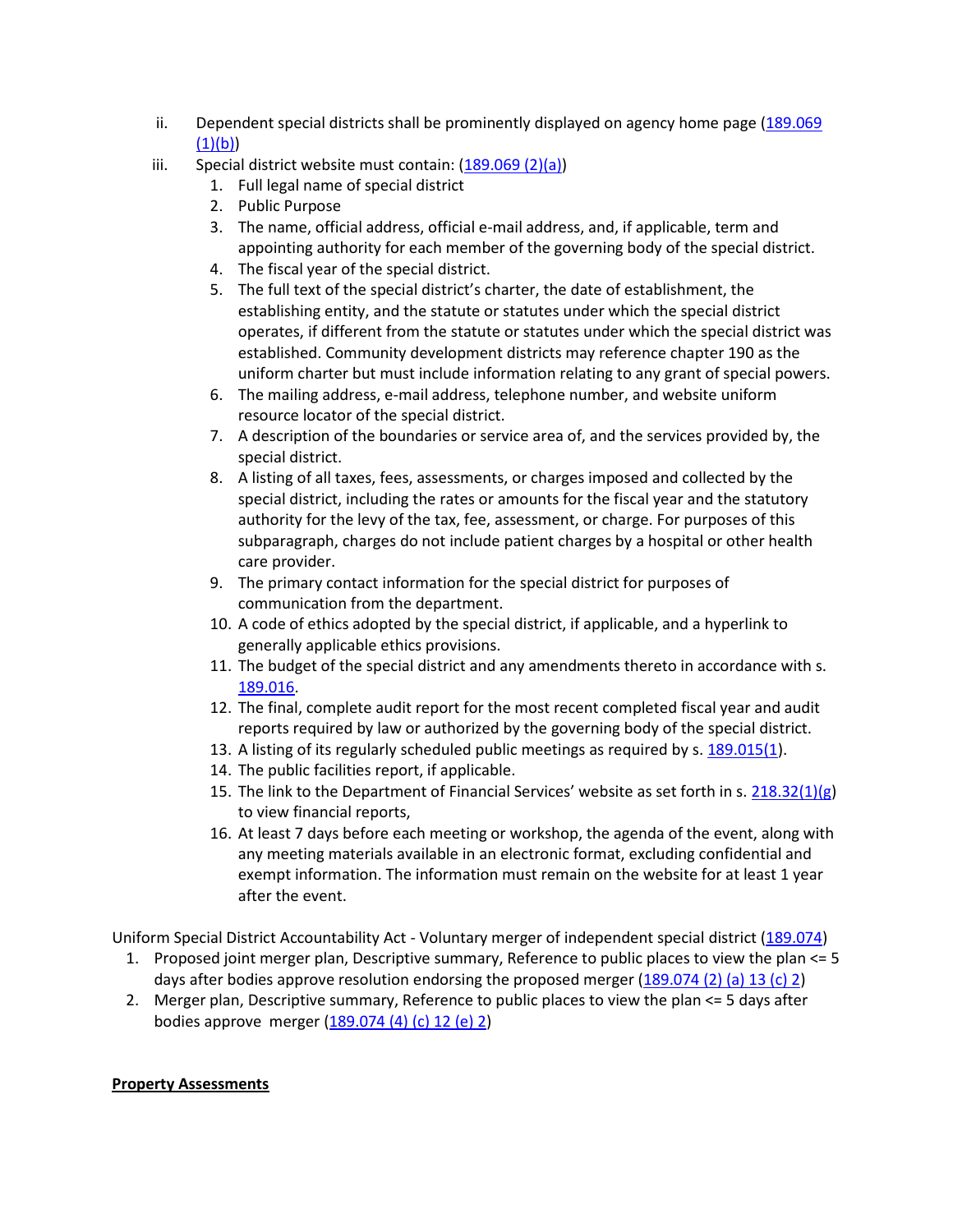Assessments - Certificates of Value Adjustment board and property appraiser; extensions on the assessment rolls [\(193.122 \(2\)\)](http://www.leg.state.fl.us/statutes/index.cfm?mode=View%20Statutes&SubMenu=1&App_mode=Display_Statute&Search_String=WebSite&URL=0100-0199/0193/Sections/0193.122.html)

1. Post <= 1 week after certifying tax rolls

Administrative and Judicial Review of property taxes - Assessment notice; objections to assessments  $(194.011(5)(a)2(b))$ 

1. Uniform policies and procedures manual on Clerks of Circuit Courts website

Property Assessment Administration and Finance - Property Appraiser and tax collectors to submit budgets to Department of Revenue [\(195.087 \(6\)\)](http://www.leg.state.fl.us/statutes/index.cfm?mode=View%20Statutes&SubMenu=1&App_mode=Display_Statute&Search_String=WebSite&URL=0100-0199/0195/Sections/0195.087.html)

- 1. Property appraiser post final budget on official website <= 30 days after adoption
- 2. Tax collector post final budget on official website <= 30 days after adoption
- 3. County must have links to tax Collector and Property Appraiser websites
- 4. If Constitutional officer does not have a website, the County must post

#### **Financial Reports**

Financial Matters pertaining to Political Subdivisions - Annual financial reports; local government entities  $(218.32(1)(g))$ 

- 1. Post a link to Department of Financial Services' website to view submitted annual financial reports
- 2. County must post link if City does not have a website

Financial Matters pertaining to Political Subdivisions - County fee officers; financial matters [\(218.35 \(4\)\)](http://www.leg.state.fl.us/statutes/index.cfm?mode=View%20Statutes&SubMenu=1&App_mode=Display_Statute&Search_String=WebSite&URL=0200-0299/0218/Sections/0218.35.html)

1. Clerk of the circuit court budget posted on county website <= 30 days after adoption

#### **Red Light Cameras**

State Uniform traffic Control - Mark Wandall Traffic Safety program; administration; report (316.0083  $(1)(b)1.c.$ 

1. Information on a person's right to request a hearing, related court costs, form to request a hearing

#### **Building Permits**

Building Construction Standards - permits; applications; issuance; inspections [\(553.79 \(1\)\(b\)\)](http://www.leg.state.fl.us/statutes/index.cfm?mode=View%20Statutes&SubMenu=1&App_mode=Display_Statute&Search_String=WebSite&URL=0500-0599/0553/Sections/0553.79.html)

- 1. Each type of building permit application
	- i. must be able to submit electronically
		- 1. e-mail PDF
		- 2. Electronic Fill-in form

Liens, generally - Notice of Commencement and applicability of lien  $(713.135(6)(c))$ 

1. If accept building permits electronically, access to building permit applications in searchable format

#### **Website Public Records Notice**

Public Record Status of e-mail addresses; agency website notice [\(668.6076\)](http://www.leg.state.fl.us/statutes/index.cfm?mode=View%20Statutes&SubMenu=1&App_mode=Display_Statute&Search_String=WebSite&URL=0600-0699/0668/Sections/0668.6076.html)

1. If your agency operates a web site & uses e-mail, the agency must place conspicuously on the website: